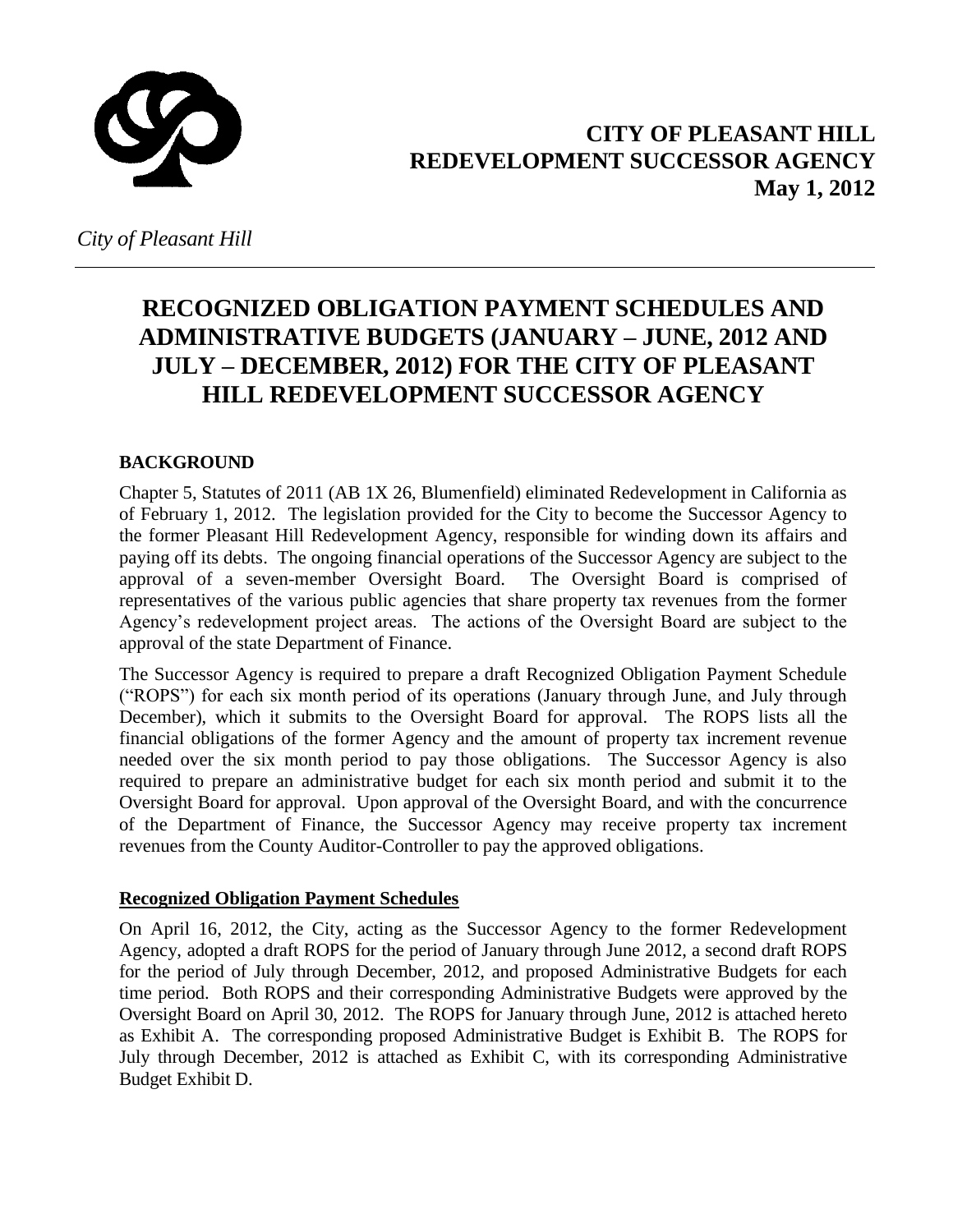The ROPS for the period through June 2012 (Exhibit A) consists of four pages. Page One identifies the entirety of the former agency's financial obligations, including the projected costs to service those obligations. Page Two contains cell notes providing additional details of the total projected costs. Page Three identifies mandatory payments to other taxing agencies of a portion of the property tax increment revenues generated in the Commons project area. Page Four identifies mandatory payments to other taxing agencies of a portion of the property tax increment revenues generated in the Schoolyard project area.

The mandatory pass-through payments shown on Pages Three and Four are not obligations of the former agency. However, they are paid (by the County Auditor-Controller) from the property tax increment revenues generated in the redevelopment project areas. The mandatory payments, which are calculated pursuant to a legislatively mandated formula, are intended to allow the other taxing agencies to capture a portion of property tax increment revenues from redevelopment project areas in addition to their share of the base amount of property taxes existing at the time the redevelopment project was adopted.

#### **Explanation of the ROPS Line Items**

The Cell Notes for the ROPS (Page 2 of 4 for Exhibit A, and Page 2 of 2 for Exhibit C) provide details about the total dollar amounts of each obligation. Following is a general description of each line item.

#### **First ROPS (Exhibit A, Page 1 of 4)**

*Line 13 (TARBs Series 2002):* The former Pleasant Hill Redevelopment Agency issued Tax Allocation Refunding Bonds several times over the life of the Agency, most recently in 2002, to fund its on-going operations. The 2002 TARBs are 20 year, tax exempt bonds. The principal amount of the bonds was \$8,860,000, which has been expended. The total initial debt, including principal plus interest, at an average annual rate of 3.887%, was \$12,322,547. Security for the bonds is the former Agency's pledge of future property tax increment income.

*Line 14 (PH Downtown CFD#1 Series 2002):* The City of Pleasant Hill created the Pleasant Hill Downtown Community Facilities District No. 1 in 2002. It issued \$7,290,000 in CFD bonds and spent the proceeds to finance public infrastructure improvements needed to support development of the Pleasant Hill Downtown redevelopment project. The former Redevelopment Agency entered into a Disposition and Development Agreement ("DDA") with the developer of the Downtown in 1997, agreeing to provide \$36,630,000 in property tax increment revenues generated from the Downtown properties over 30 years to help finance the project. This amount represents the future value of \$13.7 million in assistance, in 1997 dollars, warranted to offset the developer's excess costs of assembling and preparing the project site. The total amount and payment schedule of the Downtown CFD bonds were correlated to projections of property tax increment revenues to be generated by the Downtown project.

*Line 15 (DDA – Loja Real Estate, LLC):* Per the terms of the DDA for the Downtown project described above, property tax increment generated by the Downtown properties is applied to debt service on the Downtown CFD bonds. Any residual amount each year is paid to the developer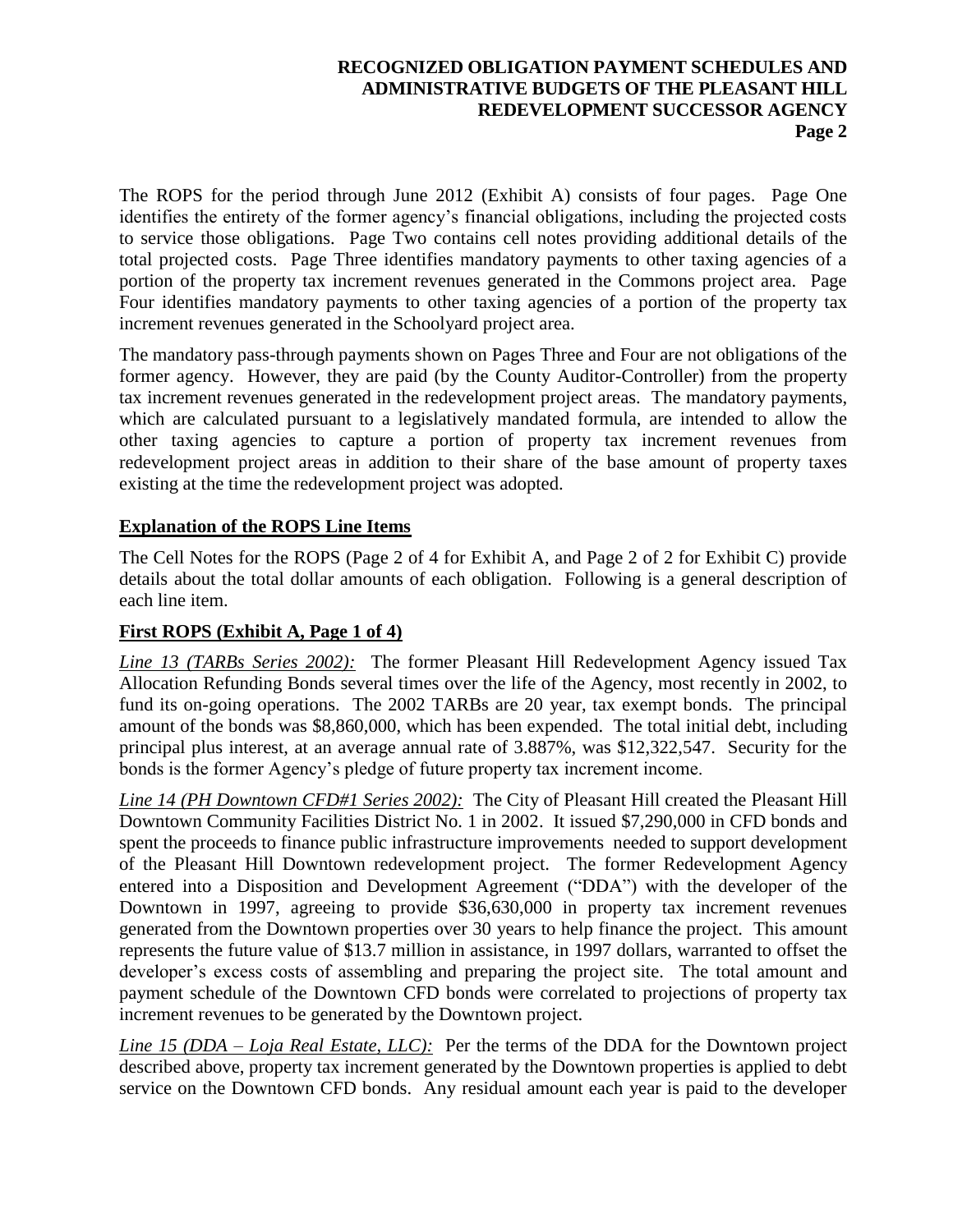(owner), which is Loja Real Estate Group, LLC. The bond debt payments plus residual cash payments are both counted against the agreed upon amount of project subsidy of \$36,600,000.

*Line 16 (OPA – PH Holdings LP (Kohl's):* The former Agency entered into an Owner Participation Agreement in 2004 with the developer of the Kohl's project at the Crossroads shopping center to provide a \$5,000,000 project subsidy, which is paid at the rate of \$200,000 per year for 25 years.

*Line 17 (OPA – PH Holdings LP (Friedman's):* The former Agency entered into an Owner Participation Agreement in 2007 with the developer of the Friedman's project at the Crossroads shopping center to provide a \$5,000,000 project subsidy, which is paid from available property tax increment revenues generated by the Crossroads project (net of the Kohl's payment) at an annual discount rate of 10%. It is currently projected that the obligation will be paid off in 34 years.

*Line 18 (DDA – Gallery Walk Project):* The former Agency entered into a DDA for the Gallery Walk townhomes project in 1999 to provide a \$2,507,000 project subsidy, which is paid from available property tax increment revenues generated by the project, at an annual discount rate of 8%. It is currently projected that the obligation will be paid off in five years.

*Line 19 (Agrmt – Bridge Housing Corp.):* The former Agency entered into a Loan/Grant Agreement in 2000 with Bridge Housing to help develop the Grayson Creek Apartments, a Lowand Moderate-Income housing project located on Chilpancingo Parkway. The total commitment, over 34 years, is \$7,820,000. It has 21 years remaining.

*Line 20 (Agrmt – Garden Park Apartments):* The former Agency approved a \$400,000 grant to Garden Park Apartments Community, LLC to finance improvements to the Garden Park Apartments, a permanent, supportive housing project for formerly homeless families. The project proposal is currently being processed by the City of Pleasant Hill for required entitlements.

*Line 21 (Facilities and Equipment Use Costs):* The Successor Agency requires use of office space and equipment to operate, most efficiently provided by the City, at a nominal cost of \$1,600 per month. A formal agreement for use of City facilities and equipment is currently being prepared.

*Line 22 (Design Services):* The former Agency entered into a Professional Services Agreement with SZFM Design Studio to provide urban and architectural design services for Agency projects. These services are expected to be provided over the next three years.

*Line 23 (Project Mgmt Supplies & Services):* The individual obligations described in the ROPS generally include only the hard cost of the item and the cost of staff to manage the item. The costs of materials and supplies required by staff to manage all the individual obligations are estimated at \$600 per month.

*Line 24 (L/M Hsg Loan for 2009-10 SERAF):* The former Agency borrowed \$1,906,348 from its Low- and Moderate-Income Housing Fund to pay the Supplemental Educational Revenue Augmentation Fund ("SERAF") payment imposed by the Legislature in 2010. Repayment of the loan is an allowable enforceable obligation.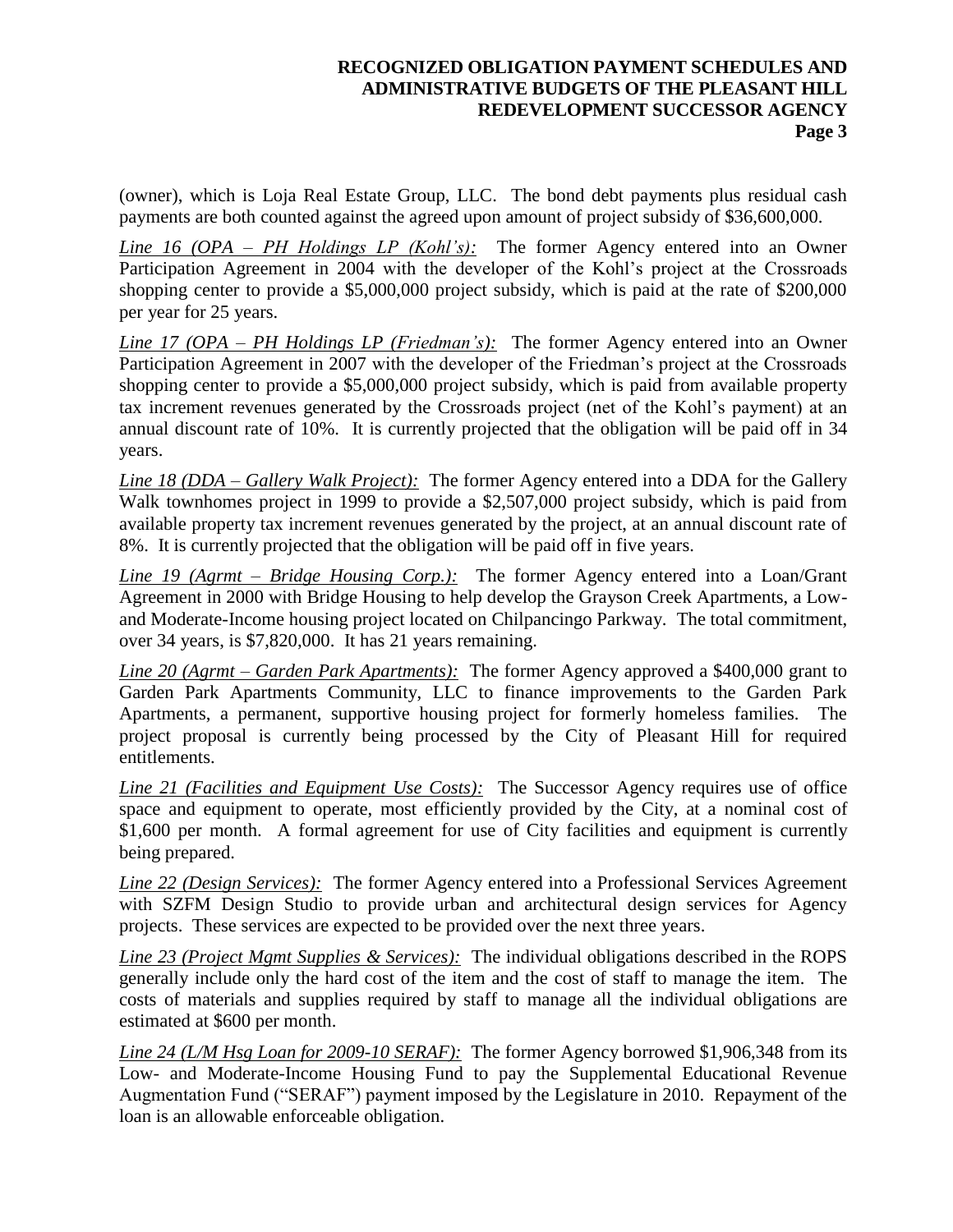*Line 25 (Project Legal Services):* Legal services in furtherance of individual enforceable obligations and in general support of Successor Agency operations will be required, estimated at \$6,250 per month.

*Line 26 (Financial Advisor):* The former Agency entered into a Professional Services Agreement with Keyser Marston Associates to provide real estate economics services for Agency projects. These services are expected to be provided over the next three years.

*Line 27 (Successor Agency Admin Fee):* Proposed Administrative Budgets are included as Exhibits B and D to the attached Resolution. The budgets prorate, on a monthly basis starting in March 2012, the annual \$250,000 amount allowed by AB 1X 26 for administrative costs.

*Line 28 (Oversight Board):* Staff estimates costs to support the Oversight Board to be \$1,250 per month. This would include provision of City staff and outside services for matters not related to individual enforceable obligations, e.g., staffing Board meetings and responding to Board requests for information and assistance.

*Line 29 (CRA Dues):* California Redevelopment Association dues were included in the initial draft ROPS prepared by the Successor Agency. If the CRA disbands, as has been suggested, funds would not be spent on this item.

*Line 30 (Repayment Housing Setaside):* As allowed by the Community Redevelopment Law at the time, the former Agency deferred paying 20 percent of its annual tax increment income to its Low- and Moderate-Income Housing Fund between 1981 and 1991. Since then, the former Agency has been repaying the deferred amount at a rate of \$58,587 per year.

*Line 31 (County Property Tax Admin Cost):* The County Auditor-Controller imposes an annual fee for determining and distributing tax increment revenues. This amount represents the current fee extended over the remaining time required to collect tax increment and pay off former Agency obligations.

*Lines 32 through 40 (Litigation Settlement Agreements):* Approval of an Amendment to the Pleasant Hill Commons Redevelopment Plan in 1990 by the City resulted in litigation by several taxing agencies. Settlement Agreements with the taxing agencies identified here provide for sharing tax increment growth in various amounts for various agencies over the remaining life of the Commons Redevelopment Project.

#### **Mandatory Pass-Through Payments**

#### **First ROPS (Exhibit A, Pages 3 and 4 of 4):**

The mandatory pass-through payments are identified on the ROPS for the period ending June 2012 because they are a portion of the total expenditures that will be made from the future property tax increment revenues generated in the redevelopment project areas. The consensus advice of the Post-Redevelopment Working Group of the City Attorneys' Department of the League of California Cities is that mandatory pass-through payments should not be included on subsequent ROPS because those obligations will be paid exclusively from the county-wide Redevelopment Property Tax Trust Fund.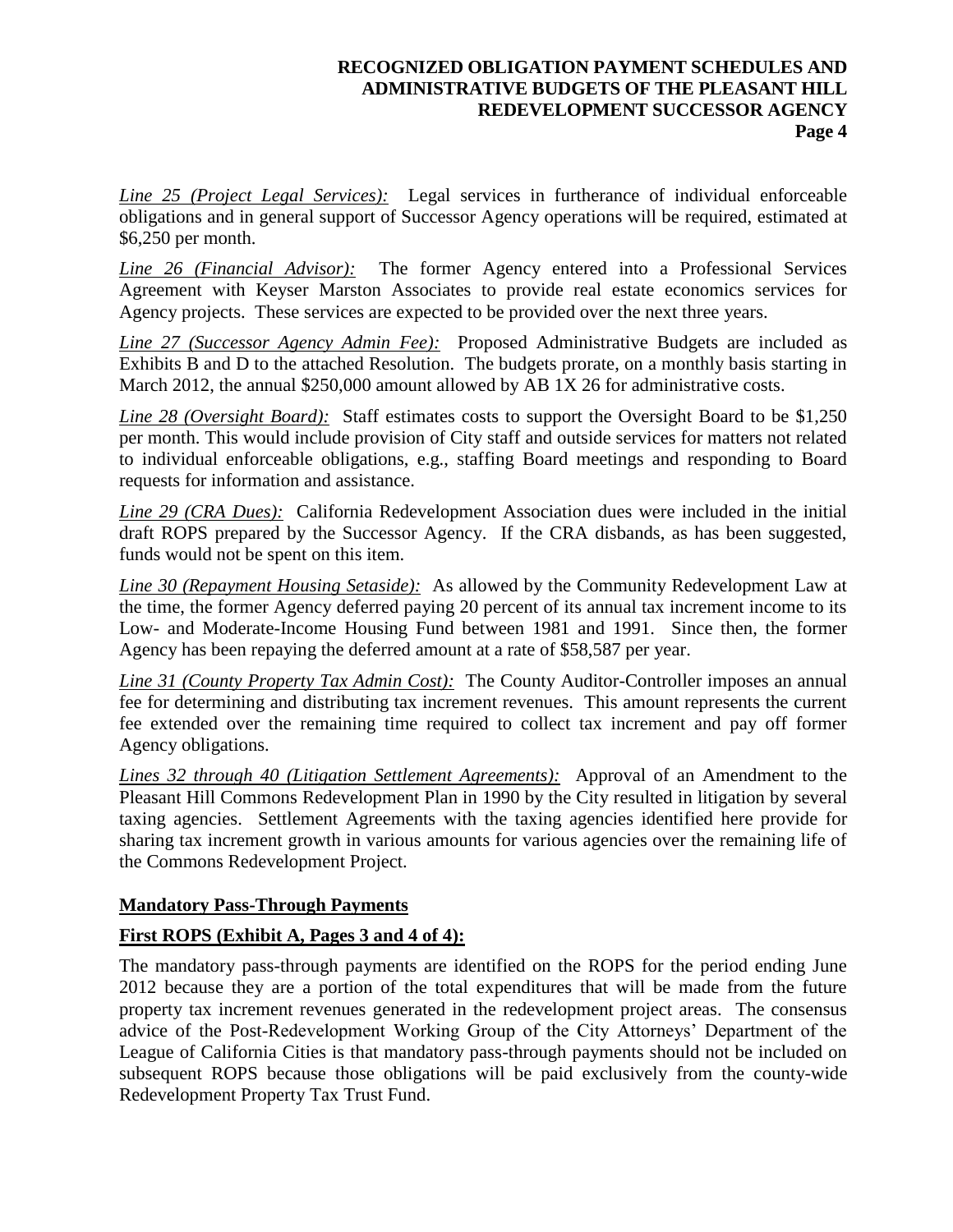**Second ROPS (Exhibit C):** This ROPS is essentially the same as the First ROPS, with the Total Outstanding Debt amounts reduced by any payments made during the course of the first ROPS.

#### **Administrative Budgets (Exhibits B and D)**

AB 1X 26 provides that the Successor Agency is allowed an annual administrative budget of up to \$250,000. This cost, like the Enforceable Obligations, will be paid from annual property tax increment revenues.

Administrative Budgets for each six-month period are attached as Exhibits B and D.

Prepared by: Robert M. Stewart, Redevelopment Administrator

R:/Bob/5-1-2012 ROPS Post to Website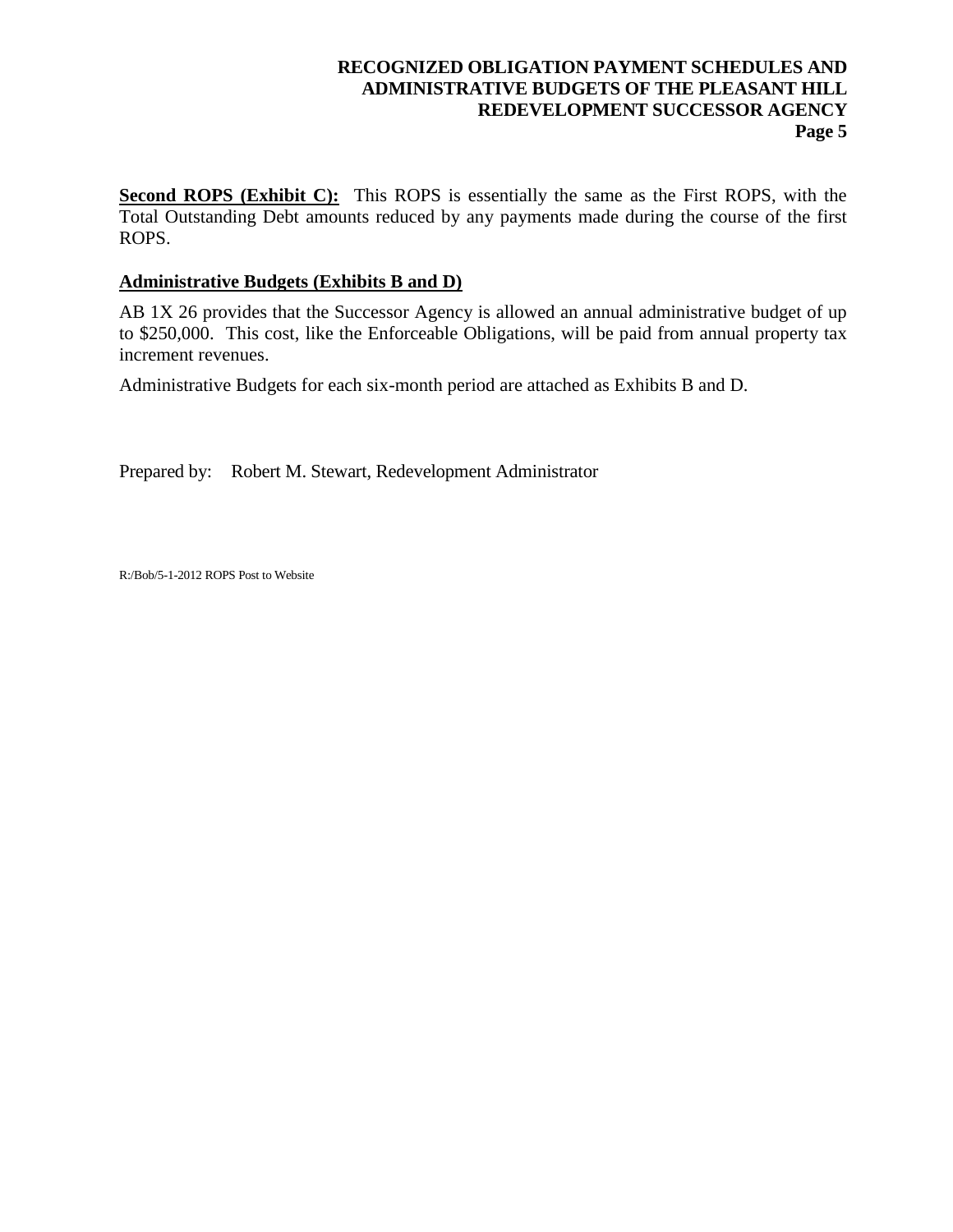|   |                                                 | 4 Pages<br>ð<br>Page 1                |                        |                                                 |                                     |   |    |                            |                                         |                     | Total<br>June                      |                                          |                               | 362,664.00<br>268,283.00<br>اھە<br>sh | 105,291.00<br>105,291.00    | 115,090.00<br>Ġ9                                                       | 156,413.00<br>49)                        | 156,246.00<br>69                      | 239,510.00<br>ø<br>239,810.00 | <b>S20</b><br>1,600.00           | 8,000.00<br>38,234.00<br>69<br>6,372.00                 | 3,000.00<br><b>SA</b><br>600.00 | 381,997.00<br>₩<br>381,997.00 | 31,250.00<br>⇔<br>6,250.00                     | 12,550,00<br>H)<br>2,092.00              | 104,165.00<br>w<br>20,833,00                   | 2,500.00<br>w<br>1,250.00                                   | 2,670.00<br>s9<br>2,670.00             | 58,597.00<br>٠Ø<br>58,597.00    | 47,454.00<br>49                 | 30.712.00<br>2,243.00<br>49<br>₩<br>2,243.00<br>30,712.00          | 81,465.00<br>₩<br>81,465.00       | 68,150.00<br>49<br>68,150.00                                | 2,919.00<br>钥<br>2,919.00           | 0.00                                           | 0.00      | 0.00                             | 8.00                                                           | s9<br>\$1,012,651.00 | 2,279,510.00                                                      | 315,938.97<br>s9   |                         | 150,155.20<br>es.              |           | 2,745,604.17<br>49<br>\$1,012,651.00 |         |   |          |    |
|---|-------------------------------------------------|---------------------------------------|------------------------|-------------------------------------------------|-------------------------------------|---|----|----------------------------|-----------------------------------------|---------------------|------------------------------------|------------------------------------------|-------------------------------|---------------------------------------|-----------------------------|------------------------------------------------------------------------|------------------------------------------|---------------------------------------|-------------------------------|----------------------------------|---------------------------------------------------------|---------------------------------|-------------------------------|------------------------------------------------|------------------------------------------|------------------------------------------------|-------------------------------------------------------------|----------------------------------------|---------------------------------|---------------------------------|--------------------------------------------------------------------|-----------------------------------|-------------------------------------------------------------|-------------------------------------|------------------------------------------------|-----------|----------------------------------|----------------------------------------------------------------|----------------------|-------------------------------------------------------------------|--------------------|-------------------------|--------------------------------|-----------|--------------------------------------|---------|---|----------|----|
|   |                                                 |                                       | Schoolyard<br>and<br>G |                                                 |                                     |   |    |                            | Payments by month                       | <b>May</b>          |                                    |                                          |                               |                                       |                             |                                                                        |                                          |                                       | 1,800.00<br>1,600.00          | 6,372.00<br>6,372.00             | 800.00<br>600.00                                        |                                 | 6,250.00<br>6,250.00          | 2,092.00<br>2,092.00<br>20,833.00              | 20,833.00<br>1,250.00                    |                                                |                                                             | 47,454.00                              |                                 |                                 |                                                                    |                                   |                                                             |                                     |                                                |           |                                  | 38,997.00<br>ø                                                 |                      |                                                                   |                    |                         | øj.                            | 38,997.00 |                                      |         |   |          |    |
|   |                                                 |                                       | Subareas)<br>Plaza     |                                                 | 2012)                               |   |    |                            |                                         | Āртi<br>March       |                                    | 362,664.00                               | 268,293.00                    |                                       |                             |                                                                        |                                          |                                       | 1,800.00                      | 6,372.00                         | ,600.00                                                 | 6,250.00                        | 2,091.00                      | 20,833.00                                      |                                          |                                                |                                                             |                                        |                                 |                                 |                                                                    |                                   |                                                             |                                     |                                                |           |                                  | \$85,201,00<br>\$ 669,703.00                                   |                      | 315,838.97<br>so/                                                 | \$150,155.20       |                         | \$551,295.17<br>\$ 668,703.00  |           |                                      |         |   |          |    |
|   |                                                 |                                       | DVC<br>and             |                                                 | (January - June,                    |   |    |                            |                                         | Feb                 |                                    |                                          |                               |                                       |                             |                                                                        |                                          |                                       | 1,800.00                      | 600.00<br>6,372.00               |                                                         | 6,250.00                        | 2,091.00                      | 20,833.00                                      |                                          |                                                |                                                             |                                        |                                 |                                 |                                                                    |                                   |                                                             |                                     |                                                |           |                                  | 8 37,746.00                                                    |                      |                                                                   |                    |                         | 436,212.00   \$ 37,746.00      |           |                                      |         |   |          |    |
|   |                                                 |                                       | Blvd.,                 |                                                 |                                     |   |    |                            | 틟                                       |                     |                                    |                                          |                               | 115,090.00                            | 156,413.00                  | 156,246.00                                                             |                                          |                                       | 6,372.00                      |                                  |                                                         |                                 | 2,091.00                      |                                                |                                          |                                                |                                                             |                                        |                                 |                                 |                                                                    |                                   |                                                             |                                     |                                                |           | 436,212.00<br>U)                 |                                                                |                      |                                                                   |                    |                         | ø                              |           |                                      |         |   |          |    |
|   |                                                 | Monument                              |                        |                                                 |                                     |   |    | Total Due<br>During Fiscal | 尊                                       |                     | 725,328.00                         | 536,586.00                               | 105,291.00                    | 209,254.00                            | 284,388.00                  | 284,083.00                                                             | 239,610.00                               | 0.00<br>8,000.00                      | 76,468.00                     | 3,000.00                         | 381,997.00                                              | 31,250.00                       | 12,550.00                     | 104,165.00                                     | 2,500.00                                 | 2,670.00                                       | 58,597.00                                                   | 47,454.00                              | 30,712.00<br>2,243.00           | 81,465.00                       | 68,150.00                                                          | 2,919.00                          | 0.00                                                        | 0.00                                | 88                                             | O.OO      | 3,298,680.00<br>uş.              |                                                                | 315,938.97<br>ŵ.     |                                                                   | 150,155.20<br>69   |                         | 125,076,406.00 \$ 3,764,774.17 |           |                                      |         |   |          |    |
|   |                                                 | $\blacktriangle$                      |                        |                                                 | Per AB 26 - Section 34167 and 34169 |   |    |                            | Total Outstanding<br>Debt or Obligation |                     | 7,253,279.00                       | 11,268,315.00                            | 2,211,111.00                  | 4,185,000.00                          | 24,819,288.00               | 1,420,414,00                                                           | 5,031,810,00<br>451,030.00               | 641,800.00                            | 229,404.00                    | 240,600.00                       | 1,909,985.00                                            | 3,235,402.00                    | 37,660.00                     | 8,354,167.00                                   | 497,500.00                               | 90,780.00                                      | 703,045.00                                                  | 5,282,000.00<br>1,490,604.00           | 38,921.00                       | 4,244,304.00                    | 2,347,989.00                                                       | 62,194.00                         | 12,378,754.00                                               | 118,238.00                          | 1,433,054.00                                   | 80,715.00 | \$100,057,243.00                 |                                                                | 16,592,172.00<br>s.  |                                                                   | 8,426,991.00<br>W) |                         | us)                            |           |                                      |         |   |          |    |
| Ω | Agency<br>Pleasant Hill Redevelopment Successor | mons, Commons                         |                        | INITIAL RECOGNIZED OBLIGATIONS PAYMENT SCHEDULE |                                     |   |    |                            | ption<br>Descri                         |                     | <b>Bonds For Agency Operations</b> | <b>Bonds For Downtown Infrastructure</b> | Tax Increment Reimbursement   | Tax Increment Reimbursement           | Tax Increment Reimburgement | Loan/Grant Pymt for Grayson Creek Apts.<br>Tax Increment Reimbursement | Loan/Grant Pyrrit for Gardent Park Apts. | Equipment<br>Use of City Facilities & | <b>Urban Dealgn Services</b>  | Supplies & Services              | <b>SERAF Loan</b><br>Repayment for 2009-10              | <b>Legal Services</b>           | Financial Analysis            | Admin Fee per AB 1X 26 Section 34171           | versight Board<br>Expanses to Support Or | Repyrint of Deferred Hsg<br><b>Annual Dues</b> | <b>CO Ripp Tax (5)</b><br>Set Aside<br>Payment for Admin of | Litigation Settlement Agreement        | Litigation Settlement Agreement | Lidgation Settlement Agreement  | Litigation Settlement Agreement                                    | Litigation Settlement Agreement   | Littgation Settlement Agreement<br>Litigation Settlement Ag | merries<br>Littgation Settlement Ag | reement<br>reement<br>Litigation Settlement Ag |           |                                  |                                                                |                      |                                                                   |                    |                         |                                |           |                                      |         |   |          |    |
| O |                                                 | Pleasant Hill Commons (including Com- |                        |                                                 |                                     |   |    |                            | Payee                                   |                     | <b>Union Bank</b>                  | US Bank Trust                            | Loja Real Estate, LLC         | PH Holdings LP<br>PH Holdings LP      | Neptune Assest Holdings     | <b>Bridge Housing Corp.</b>                                            | <b>GPAC, LLC</b>                         | City of Pleasant Hill                 | SZFM Design Studio            | Various Vendors                  | City of PH L/M Hag Fund                                 | Burke, Williams & Sorensen      | Keyser Marston Assoc          | City of Pleasant Hill<br>City of Pleasant Hill | California Redeval. Assoc.               | City of PH LiM Hsp Fund                        | <b>Contra Costa County</b>                                  | East Bay Regional Park                 | Mosquito Abatement Dist         | PH Rec & Park Dist              | CCC Fire District                                                  | <b>Flood Ctrl/Water Cons Dist</b> | County & County Library<br>Central Sanitary Dist            | Mt. Diablo USD                      | Community College Dist                         |           |                                  |                                                                |                      |                                                                   |                    |                         |                                |           |                                      |         |   |          |    |
| ø | Name of Agency:                                 | Project Areas:                        |                        |                                                 |                                     |   |    |                            | Project Name / Debt Obligation          | TARB's, Series 2002 | PH Downtown CFD#1 Series 2002      | DDA - Loja Real Estate, LLC              | OPA - PH Holdings LP (Kohl's) | OPA - PH Holdings LP (Friedmans)      | DDA - Gallery Walk Project  | Agrmt - Bridge Housing Corp.                                           | Agmt - Garden Park Apartments            | Facilities & Equipment Use Costs      | Design Services               | Project Mgmt Supplies & Services | IM Hsg Loan for 2009-10 SERAF<br>Project Legal Services | Financial Advisor               | Successor Agency Admin Fee    | Oversight Board                                | <b>CRA Dues</b>                          | Repayment Housing Set-aside                    | County Property Tax Admin Cost                              | <b>Litigation Settlement Agreement</b> | Littgation Settlement Agreement | Litigation Settlement Agreement | Littgatten Settlement Agreement<br>Littgation Settlement Agreement | Littgation Settlement Agreement   | Litigation Settlement Agreement                             | Littgation Settlement Agreement     | Litigation Settlement Agreement                |           | Totals - This Page (page 1 of 4) | Totals - Commons Mandatory Pass-through Payments (page 3 of 4) |                      | Totals - Schoolyard Mandatory Pass-through Payments (page 4 of 4) |                    | Grand total - All Pages |                                |           |                                      |         |   |          |    |
|   |                                                 | $\mathbf{\Omega}$<br>∣ఌ               |                        | ⊲∤სი                                            | 9                                   | œ | σļ | S<br>H                     | پ<br>پ                                  | 띅                   | 콜                                  | $\overline{5}$                           | 위                             | 17                                    | 위                           | ٥ļ                                                                     | ୍                                        | $\mathbb{Z}$<br>치                     | ଅ                             | $\mathbb{Z}$                     | 뵎                                                       | 11                              | 의                             | $\mathbb{R}$                                   | 웨                                        | g                                              | 회                                                           | S                                      | ြို့                            | నే<br>]8                        | g                                                                  |                                   | 8<br>5                                                      | 8                                   | ş                                              | 4         | থ<br>GÞ                          | $\vert \vec{z} \vert$                                          | 4                    | 위                                                                 | 47                 | 윆                       | 위<br>윖                         |           |                                      | ଖ<br> 3 | 공 | <b>S</b> | \$ |

 $\overline{\phantom{a}}$ 

EXHIBIT A (page 1 of 4)

Ö.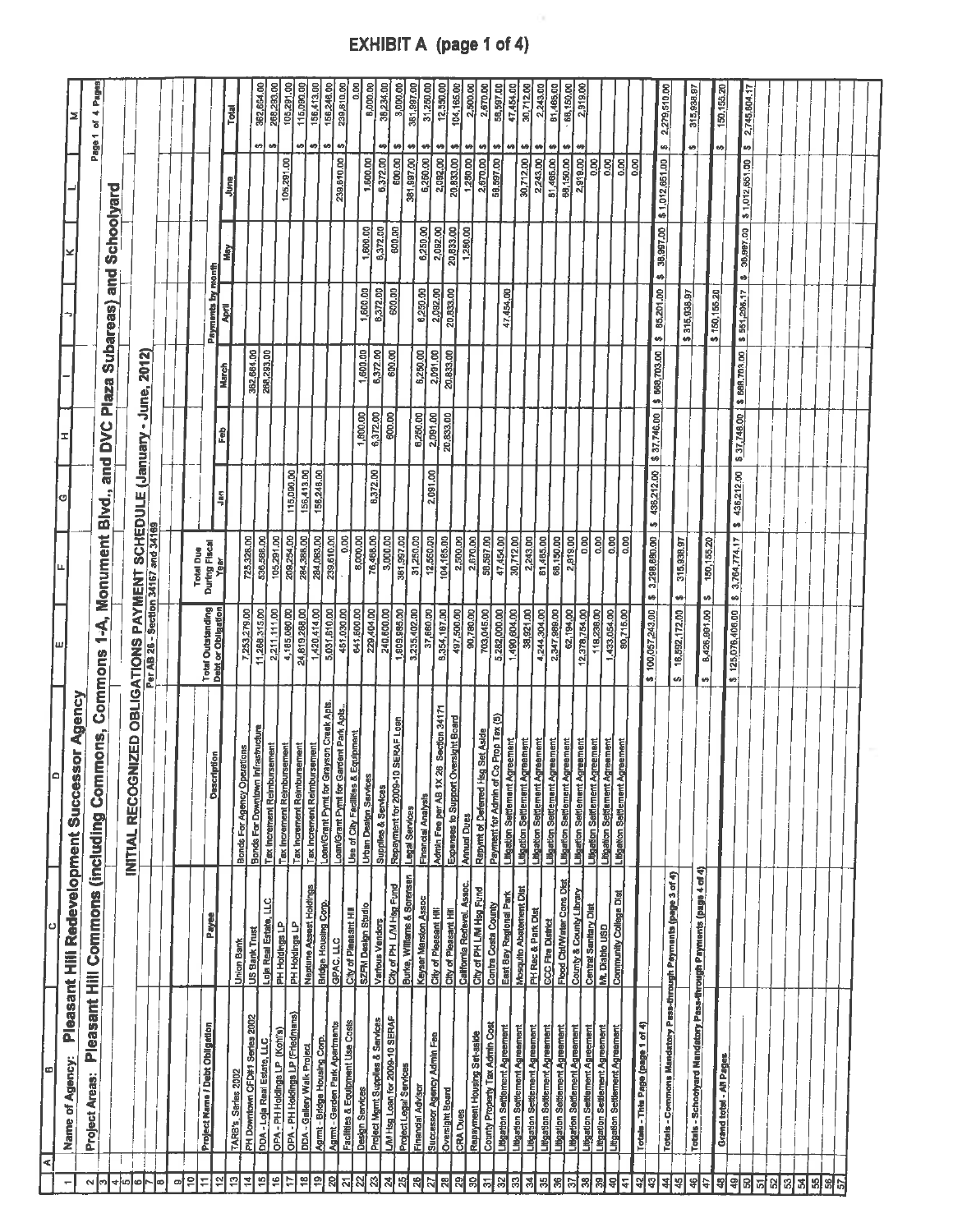|           | Page 2 of 4 pages<br>(January – June, 2012 ROPS)<br><b>Cell Notes to Page</b>                                                                                                                                                                             |
|-----------|-----------------------------------------------------------------------------------------------------------------------------------------------------------------------------------------------------------------------------------------------------------|
| Cell E13: | over 10 years (3/2012 – 9/2021) = \$7,021,939. Annual Staff Mgmt. Cost \$21,414 x 10 = \$214,140. Annual<br>$$7,021,939 + $214,140 + $17,200 = $7,253,279$<br>Remaining Bond Debt Principal + Interest<br>Fiscal Agent Fee \$1,720 x 10 = \$17,200.       |
| Cell E14: | Annual Staff Mgmt. Cost \$21,828 x 21 = \$458,388. Annual<br>Remaining Bond Debt Principal + Interest over 21 years (3/2012 – 9/2032) = \$10,773,534. Av<br>Fiscal Agent Fee \$1,733 x 21 = \$36,393. \$10,773,534 + \$458,388 + \$36,393 = \$11,268,315. |
| Cell E15: | +<br>\$1,864,905<br>\$88.805 x 21 years = \$1,864,905. Annual Staff Mgmt. Cost \$16,486 x 21 = \$346,206.<br>Annual Residual Cash Payment Approx.<br>$$346,206 = $2,210,111$ .                                                                            |
| Cell E16: | \$200,000 Annual Payment x 20 years remaining = \$4,000,000.  Annual Staff Mgmt. Cost \$9,254 x 20 = \$185,080. \$4,000,000 + \$185,080 =                                                                                                                 |
| Cell E17: | \$5,000,000 Subsidy @10% Annual Discount Rate = Projected Remaining Subsidy of \$24,330,096 over 34 years. Annual Staff Mgmt. Cost \$14,388 x                                                                                                             |
| Cell E18: | \$1,377,374 Remaining Obligation + Project Mgmt. Cost \$8,608 Annually x 5 years = \$43.040. \$1,377,374 + \$43,040 = \$1,420,414.                                                                                                                        |
| Cell E19: | \$4,935,000 + \$96,810<br>$= $96,810.$<br>21 Years Remaining = \$4,935,000. Annual Staff Mgmt. Cost = \$4,610 x 21<br>\$235,000 Annual Loan/Grant Payment x<br>$= $5,031,810.$                                                                            |
| Cell E20: | $$400,000 + $12,496 + $38,534 = $451,030$ . Commence<br>\$400,000 Grant + \$6,248 Annual Staff Mgmt. Cost x 2 Years = \$12,496 + \$38,534 City Fees.<br>FY 2012/13                                                                                        |
| Cell E21: | $= $19,200 \times 33$ years, 5 months $= $641,600$ .<br>Annual Facility & Equipment Usage Fee                                                                                                                                                             |
| Cell E22: | + \$7,446 annual Staff Mgmt: Cost x 3 years = \$22,338. \$207,066 + \$22,338 = \$229,404.<br>\$207,066 Remaining Contract Obligation                                                                                                                      |
| Cell E23: | $= $240,600$<br>\$7,200 annual cost x 33 Years, 5 months                                                                                                                                                                                                  |
| Cell E24: | Repay \$1,906,348 SERAF Loan to L/M Housing Fund by June 15, 2016 (5 Years) = \$381,270/Year + Staff Mgmt. Cost \$727/Year = Annual Due                                                                                                                   |
| Cell E25: | years, 5 months = \$2,506,250 + Annual Staff Mgmt. Cost of \$21,820 x 33 Years, 5 months = \$729,152.<br>\$75,000 annual Legal Counsel Fee x 33<br>$$2,506,250 + $729,152 = $3,235,402.$                                                                  |
| Cell E26: | \$28,432 Remaining Contract Obligation + Annual Staff Mgmt. Cost of \$3,076 x 3 years = \$9,228. \$28,432 + \$9,228 = \$37,660.                                                                                                                           |
| Cell E27: | $$250,000 \times 33 \text{ years}, 5 \text{ months} = $8,354,167.$                                                                                                                                                                                        |
| Cell E28: | 197,500.<br>$$1,250/m$ onth x 33 years, 2 months = $$4$                                                                                                                                                                                                   |
| Cell E29: | ,780.<br>Annual Dues of \$2,670 x 34 years = \$90                                                                                                                                                                                                         |
| Cell E30: | \$703,045 currently owed to L/M Hsg. Fund due to past deferrals of annual set-aside payments.  Deferred amount is being paid down at annual rate of                                                                                                       |

 $\begin{array}{c} \bullet \\ \bullet \end{array}$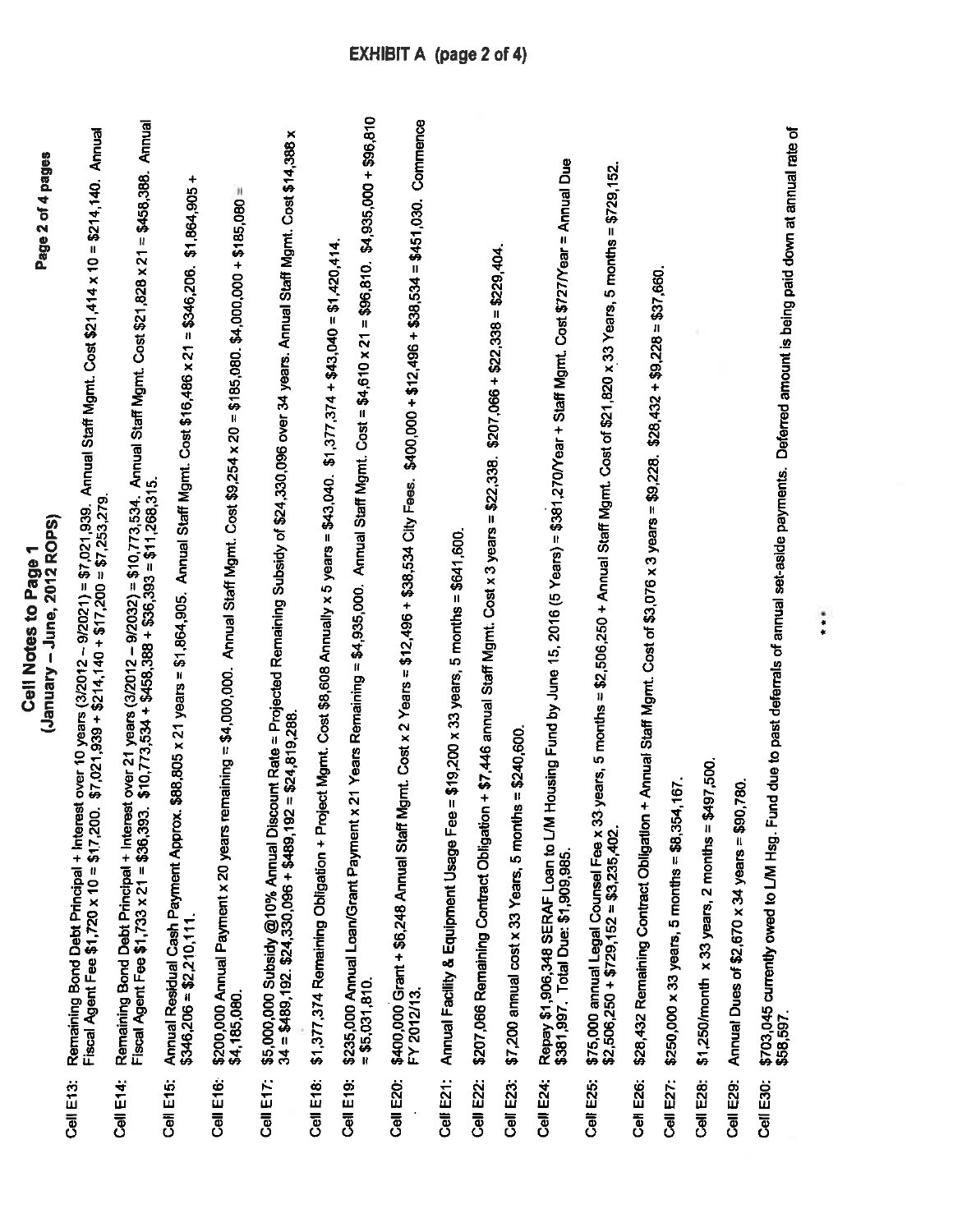Name of Agency: Pleasant Hill Redevelopment Successor Agency

Project Area: Pleasant Hill Commons (including Commons, Commons 1-A, Monument Blvd., and DVC Plaza Subareas)

Page 3 of 4 Pages

| i<br> <br> <br> | 2012                                                 |
|-----------------|------------------------------------------------------|
|                 |                                                      |
|                 |                                                      |
|                 | SCHEDULE (Ja.<br>Per AB 26 - Section 34167 and 34169 |
|                 | <b>MORTPACK PASSET ANDIONAL PASSES</b>               |
|                 |                                                      |
|                 |                                                      |
|                 |                                                      |
|                 |                                                      |
|                 |                                                      |
|                 |                                                      |

|                                                  |                                           |                                  | Outstanding<br>Total  |                         |   |     |       |                     |         |      |     |              |
|--------------------------------------------------|-------------------------------------------|----------------------------------|-----------------------|-------------------------|---|-----|-------|---------------------|---------|------|-----|--------------|
| Project Name / Debt Obligation                   | Payee                                     | Description                      | Obligation<br>Debt or | <b>Total Due During</b> |   |     |       | Payments by month   |         |      |     |              |
|                                                  |                                           |                                  |                       | <b>Fiscal Year</b>      | Ş | Feb | March | April               | i.<br>E | June |     | Total        |
| Mon Blvd Pass Through                            | County General                            | Payments per 33607               | 994,970.00            | 18,776.77               |   |     |       |                     |         |      |     |              |
| Mon Blvd Pass Through                            | County Library                            | Payments per 33607               | 147,796.00            | 2,763.55                |   |     |       | 18,776,77           |         |      | w   | 18, 776. 77  |
| Mon Blvd Pass Through                            | County Fire                               | Payments per 33607               | 1,244,195.00          | 23,334.85               |   |     |       | 2,763.55            |         |      |     | 2,763.55     |
| Mon Blvd Pass Through                            | <b>County Flood Control</b>               | Payments per 33607               | 17,441.00             | 324.24                  |   |     |       | 23,334.85           |         |      | w   | 23,334.85    |
| Mon Blyd Pass Through                            | ø<br>County Flood Zone                    | Payments per 33607               | 69,551.00             | 1,308.31                |   |     |       | 324.24              |         |      |     | 324.24       |
| Mon Blvd Pass Through                            | County Water Agency                       | Payments per 33607               |                       |                         |   |     |       | 1,308.31            |         |      | ø   | 1,308.31     |
| Mon Blvd Pass Through                            | County Resource Cons                      | Payments per 33607               | 2,897.00              | 66.07                   |   |     |       | 66.07               |         |      | ₩   |              |
| Mon Blvd Pass Through                            | <b>CCC Mosquito Abat</b>                  | <b>lement</b> Payments per 33607 | 1,932.00              | 32.91                   |   |     |       | 32.91               |         |      |     | 66.07        |
| Mon Blvd Pass Through                            | <b>Central Sanilary</b>                   |                                  | 15,456.00             | 267.43                  |   |     |       | 267.43              |         |      | 69  | 32.91        |
| Mon Blvd Pass Through                            | PH Rec & Park Dist                        | Payments per 33607               | 191,266.00            | 3,579.01                |   |     |       | 3,579.01            |         |      | 69  | 267.43       |
| Mon Blvd Pass Through                            | Contra Costa Water                        | Payments per 33607               | 569,934.00            | 10,410,41               |   |     |       | 10,410.41           |         |      | tĄ. | 3,579.01     |
| Mon Blvd Pass Through                            |                                           | Payments per 33607               | 26,082.00             | 492.27                  |   |     |       |                     |         |      | ۰Ą  | 10,410,41    |
| Mon Blvd Pass Through                            | <b>BART</b>                               | Payments per 33607               | 62,789.00             | 1,169.40                |   |     |       | 492.27              |         |      | ø   | 492.27       |
|                                                  | Bay Area Air Mgmt                         | Payments per 33607               | 18,354.00             | 340.89                  |   |     |       | 1,169.40            |         |      | 69  | 1,169.40     |
| Mon Blvd Pass Through                            | <b>EBRP Distrist</b>                      | Payments per 33607               | 285,593.00            | 5,559.80                |   |     |       | 340.89              |         |      | w   | 340.89       |
| Mon Blvd Pass Through                            | City of Pleasant Hill                     | Payments per 33607               | 546,750.00            | 10,167.75               |   |     |       | 5,559.80            |         |      |     | 5,559.80     |
| Mon Blvd Pass Through                            | PH Lighting #1                            | Payments per 33607               | 176,776.00            |                         |   |     |       | 10,167.75           |         |      | ಀ   | 10,167.75    |
| Mon Blvd Pass Through                            | Mt. Diablo Hospital                       | Payments per 33607               |                       | 3,172.49                |   |     |       | 3,172.49            |         |      |     | 3,172.49     |
| Mon Blvd Pass Through                            | ais<br>County Supt of Sch                 | Payments per 33607               | 17,387.00             | 326.47                  |   |     |       | 326.47              |         |      |     |              |
| Mon Bivd Pass Through                            | ML Diablo USD                             |                                  | 93,701.00             | 2,756.00                |   |     |       | 2,756.00            |         |      |     | 326.47       |
| Mon Blvd Pass Through                            | K-12 School ERAF                          | Payments per 33607               | 3,016,788.00          | 56,706.56               |   |     |       | 56,706.56           |         |      |     | 2,756.00     |
| Mon Blvd Pass Through                            | Contra Costa Colleg                       | Payments per 33607               | 1,472,169.00          | 27,482.22               |   |     |       | 27,482.22           |         |      |     | 56,706.55    |
| Mon Blvd Pass Through                            | 회                                         | Payments per 33607               | 458,845.00            | 8,622.07                |   |     |       | 8,622.07            |         |      |     | 27,482.22    |
| DVC Plaza Pass Through                           | Contra Costa ERAF                         | Payments per 33607               | 219,279.00            | 4,092.07                |   |     |       | 4,092.07            |         |      |     | 8,622.07     |
| DVC Plaza Pass Through                           | <b>County General</b>                     | Payments per 33607               | 1,656,503.00          | 14,287.65               |   |     |       |                     |         |      |     | 4,092.07     |
| DVC Plaza Pass Through                           | County Library                            | Payments per 33607               | 176,256.00            | 2,099.97                |   |     |       | 14,287.65           |         |      |     | 14,287.65    |
|                                                  | County Fire                               | Payments per 33607               | 760,243.00            | 17,730.32               |   |     |       | 2,099.97            |         |      |     | 2,099.97     |
| DVC Plaza Pass Through                           | <b>County Flood Control</b>               | Payments per 33607               | 23,019.00             | 246.38                  |   |     |       | 17,730.32           |         |      |     | 17,730.32    |
| DVC Plaza Pass Through                           | County Flood Zone B                       | Payments per 33607               | 34,822.00             | 994.14                  |   |     |       | 246.38              |         |      |     | 245.38       |
| DVC Plaza Pass Through                           | County Water Agency                       | Payments per 33607               | 4,325.00              | 50.20                   |   |     |       | 994.14              |         |      |     | 994.14       |
| DVC Plaza Pass Through                           | <b>County Resource Cons</b>               | Payments per 33607               | 1,835.00              | 22.76                   |   |     |       | 50.20               |         |      |     | 50.20        |
| DVC Plaza Pass Through                           | CCC Mosquito Abatement Payments per 33607 |                                  | 37,068.00             | 219.37                  |   |     |       | 22.76               |         |      |     | 22.76        |
| DVC Plaza Pass Through                           | <b>Central Sanitary</b>                   | Payments per 33607               | 103,201.00            | 2,718.59                |   |     |       | 219.37              |         |      |     | 219.37       |
| DVC Plaza Pass Through                           | PH Rec & Park Dist                        | Payments per 33607               | 21,992.00             | 7,862.49                |   |     |       | 2.718.59            |         |      |     | 2,718.59     |
| DVC Plaza Pass Through                           | Contra Costa Water                        | Payments per 33607               | 22,381.00             | 377.26                  |   |     |       | 7,862.49            |         |      |     | 7,862.49     |
| <b>DVC Plaza Pass Through</b>                    | <b>BART</b>                               | Payments par 33607               | 82,954.00             | 888.59                  |   |     |       | $3\overline{17.26}$ |         |      |     | 377.26       |
| DVC Plaza Pass Through<br>DVC Plaza Pass Through | Bay Area Air Mgmt                         | Payments per 33607               | 24,180.00             | 259.04                  |   |     |       | 888.59              |         |      |     | 888.59       |
|                                                  | <b>EBRP District</b>                      | Payments per 33607               | 351,033.00            | 4,224.79                |   |     |       | 259,04              |         |      |     | 259.04       |
| DVC Plaza Pass Through<br>DVC Plaza Pass Through | City of Pleasant Hill                     | Payments per 33607               | 3,277.00              | 7,708.75                |   |     |       | 4,224.79            |         |      |     | 4,224.79     |
| <b>DVC Plaza Pass Through</b>                    | PH Lighting #1                            | Payments per 33607               | 205,866.00            | 2,384.36                |   |     |       | 7,708.75            |         |      |     | 7,708.75     |
| DVC Plaze Pass Through                           | ML Diablo Hospital                        | Payments per 33607               | 2,428.00              | 247.29                  |   |     |       | 2,384.36            |         |      |     | 2,384.36     |
| DVC Plaza Pass Through                           | 뮑<br>County Supt of Scho                  | Payments per 33607               | 205,866.00            | 1,342.86                |   |     |       | 24729               |         |      |     | 247.29       |
|                                                  | Mr. Diablo USD                            | Payments per 33607               | 820,889.00            | 20,859.82               |   |     |       | 1,342.86            |         |      |     | 1,342.86     |
| DVC Plaza Pass Through                           | K-12 School ERAF                          | Payments per 33607               | 1,780,497.00          | 43,109.05               |   |     |       | 20,859.82           |         |      |     | 20,859.82    |
| DVC Plaza Pass Through                           | Contra Costa ERAF                         | Payments per 33607               | 613,586.00            | 6,553.75                |   |     |       | 43,109.05           |         |      |     | 43,109.05    |
|                                                  |                                           |                                  |                       |                         |   |     |       | 6,553.75            |         |      |     | 6,553.75     |
| Total Commons Mandatory Pass-through Payments    |                                           |                                  | \$16,592,172.00       | 315,938.97              |   |     |       |                     |         |      |     |              |
|                                                  |                                           |                                  |                       |                         |   |     |       | \$315,938.97        |         |      |     | \$315,938.97 |
|                                                  |                                           |                                  |                       |                         |   |     |       |                     |         |      |     |              |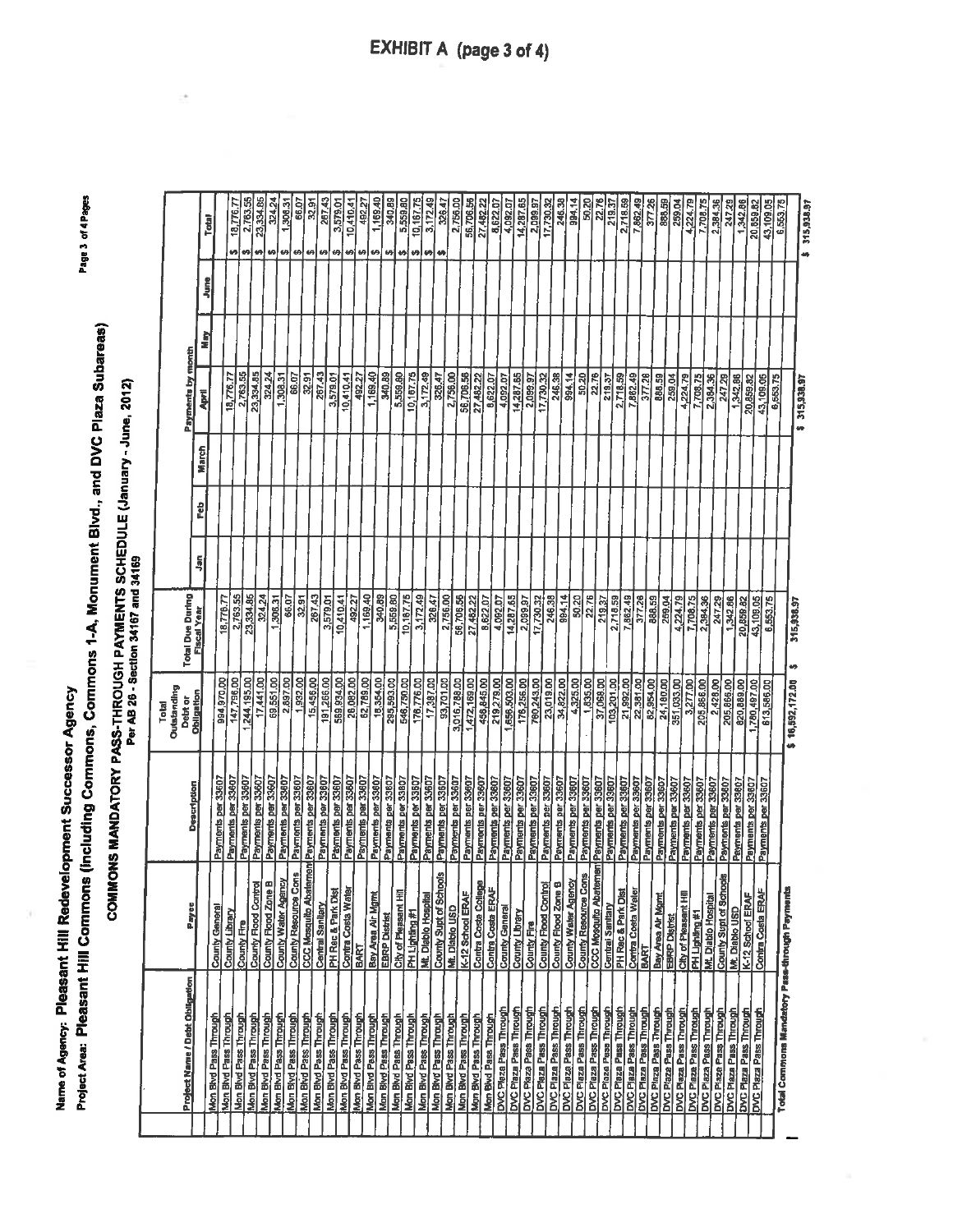Name of Agency: Pleasant Hill Redevelopment Successor Agency Project Area: Pleasant Hill Schoolyard

Page 4 of 4 Pages

# SCHOOLYARD MANDATORY PASS-THROUGH PAYMENTS SCHEDULE (January - June, 2012)

|                                                  |                         |                                          | Total                               |             |   |   |              |                          |     |      |                 |
|--------------------------------------------------|-------------------------|------------------------------------------|-------------------------------------|-------------|---|---|--------------|--------------------------|-----|------|-----------------|
| <b>Project Name / Debt Obligation</b>            | Payee                   |                                          | Outstanding Debt   Total Due During |             |   |   |              | <b>Payments by month</b> |     |      |                 |
|                                                  |                         | <b>Description</b>                       | or Obligation                       | Fiscal Year | ş | å | <b>March</b> | April                    | May | June |                 |
| Pass-Through Agreement                           | County General          |                                          |                                     |             |   |   |              |                          |     |      | Total           |
| Pass-Through Agreement                           | County Library          | Payments Per 33607                       | 867,980.00                          | 16,046.98   |   |   |              | 16,046.98                |     |      |                 |
| Pass-Through Agreement                           | Fire                    | Payments Per 33607                       | 128,933.00                          | 2,317,55    |   |   |              | 2,317.55                 |     |      | 16,046.98<br>U) |
| Pass-Through Agreement                           |                         | Payments Per 33607                       | 085,397.00                          | 19,588.79   |   |   |              | 19,588.79                |     |      | 2,317.55<br>ŧ9  |
|                                                  | Flood Control           | Payments Per 33607                       | 15,168.00                           | 271.89      |   |   |              |                          |     |      | 19,588.79<br>49 |
| Pass-Through Agreement                           | Flood control Zone 3    | Payments Per 33607                       | 60,674.00                           | ,097.17     |   |   |              | 271.89                   |     |      | 271.89<br>份     |
| Pass-Through Agreement                           | County Water Agency     | Payments Per 33607                       | 2,528.00                            | 60.64       |   |   |              | 1,097.17                 |     |      | ,097.17         |
| Pass-Through Agreement                           | County Resource Cons    |                                          | 1,685.00                            | 25.15       |   |   |              | 60.64                    |     |      | 60.64<br>份      |
| Pass-Through Agreement                           | CCC Mosquito            | Payments Per 33607<br>Payments Per 33607 | 13,483.00                           |             |   |   |              | 25.15                    |     |      | 25.15<br>₩      |
| Pass-Through Agreement                           | Central Sanitary        | Payments Per 33607                       | 66,854.00                           | 242.13      |   |   |              | 242.13                   |     |      | 242.13<br>69    |
| Pass-Through Agreement                           | P H Rec & Park Dist     | Payments Per 33607                       | 497,192.00                          | 3,006.34    |   |   |              | 3,006.34                 |     |      | 3.006.34<br>U)  |
| Pass-Through Agreement                           | <b>CC Water</b>         | Payments Per 33607                       |                                     | 8,961.06    |   |   |              | 8,961.06                 |     |      | 8,961.06<br>မာ  |
| Pass-Through Agreement                           | BART                    | Payments Per 33607                       | 22,753.00                           | 735.87      |   |   |              | 735.87                   |     |      | 735.87<br>69    |
| Pass-Through Agreement                           | Bay Area Air Mngmt      | Payments Per 33607                       | 54,775.00                           | 980.67      |   |   |              | 980.67                   |     |      | 980.67<br>w     |
| Pass-Through Agreement                           | <b>EBRP District</b>    |                                          | 16,011.00                           | 285.83      |   |   |              | 285.83                   |     |      |                 |
| Pass-Through Agreement                           | City of PH              | Payments Per 33607                       | 257,866.00                          | 4,662.48    |   |   |              | 4,662.48                 |     |      | 285.83<br>w     |
| Pass-Through Agreement                           |                         | Payments Per 33607                       | 476,968.00                          | 8,068.41    |   |   |              | 8,068.41                 |     |      | 4,662.48<br>₩   |
|                                                  | PH Lighting #1          | Payments Per 33607                       | 154,214.00                          | 107.36      |   |   |              | 107.36                   |     |      | 8,068.41<br>ŧ,  |
| Pass-Through Agreement                           | Mt Diablo Hospital Dist | Payments Per 33607                       | 15,168.00                           | 276.44      |   |   |              |                          |     |      | 107.36<br>69    |
| Pass-Through Agreement                           | County Supt of School   | Payments Per 33607                       | 81,741.00                           | 1,489.21    |   |   |              | 276.44                   |     |      | 276.44<br>69    |
| Pass-Through Agreement                           | Mt Diablo USD           | Payments Per 33607                       | 2,631,752.00                        | 47,805.80   |   |   |              | 1,489.21                 |     |      | 1,489.21<br>₩   |
| Pass-Through Agreement                           | K-12 School ERAF        | Payments Per 33607                       | 1,284,274.00                        | 23,366.96   |   |   |              | 47,805.80                |     |      | 47,805.80<br>မာ |
| Pass-Through Agreement                           | CC Comm College         | Payments Per 33607                       | 400,282.00                          | 7,279.20    |   |   |              | 23,366.96                |     |      | 23,366.96<br>v  |
| Pass-Through Agreement                           | CC ERAF                 | Payments Per 33607                       | 191,293.00                          |             |   |   |              | 7,279.20                 |     |      | 7,279.20<br>₩   |
|                                                  |                         |                                          |                                     | 3,479.27    |   |   |              | 3,479.27                 |     |      | 3,479.27<br>မာ  |
|                                                  |                         |                                          |                                     |             |   |   |              |                          |     |      |                 |
|                                                  |                         |                                          |                                     |             |   |   |              |                          |     |      |                 |
|                                                  |                         |                                          |                                     |             |   |   |              |                          |     |      |                 |
|                                                  |                         |                                          |                                     |             |   |   |              |                          |     |      |                 |
|                                                  |                         |                                          |                                     |             |   |   |              |                          |     |      |                 |
|                                                  |                         |                                          |                                     |             |   |   |              |                          |     |      |                 |
| Total Schoolyard Mandatory Pass-through Payments |                         |                                          | 8,426,991.00                        | 150,155.20  |   |   |              |                          |     |      |                 |
|                                                  |                         |                                          |                                     |             |   |   |              | \$150,155.20             |     |      | 150, 155.20     |

ł,

 $\bar{\mathcal{A}}$ 

**EXHIBIT A (page 4 of 4)**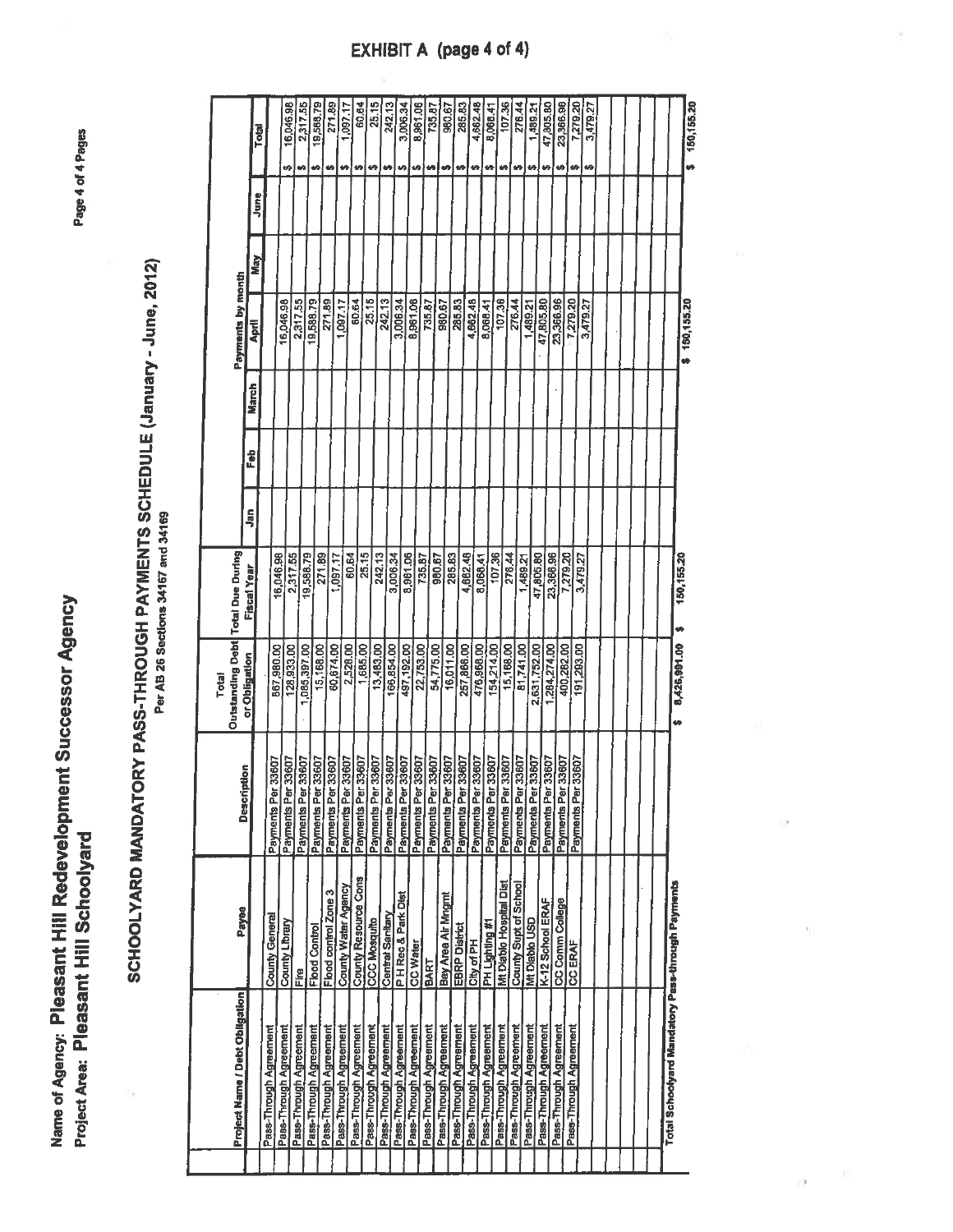## EXHIBIT B

## Pleasant Hill Redevelopment Successor Agency February 1, 2012 - June 30, 2012 **Administrative Budget (1)**

| City Manager Department<br>City Attorney Department   | \$3,956                  |
|-------------------------------------------------------|--------------------------|
| Redevelopment Department<br><b>Finance Department</b> | 2,318<br>6,720<br>81,904 |
| Human Resources Department<br>Total Personnel Costs   | 8,299<br>\$103,197       |
| <b>Services</b>                                       |                          |
| Total Services Costs<br><b>Audit Services</b>         | \$2,500<br>\$2,500       |

|                     | \$105,697(2)                        |  |
|---------------------|-------------------------------------|--|
| <b>Total Budget</b> | Total Budget Costs 2/1/12 - 6/30/12 |  |

- The Administrative Budget for Successor Agency operations does not include individual Recognized Obligation line<br>items for certain costs which are listed separately on the Recognized Obligation Payment Schedule in accordan  $\equiv$
- The proposed source of funding for this Administrative Budget is the Redevelopment Property Tax Trust Fund.  $\overline{a}$

Arrangements for administrative and operations services to be provided by the City are being prepared in conjunction<br>with preparation of the City's 2012/13 - 2013/14 Budget.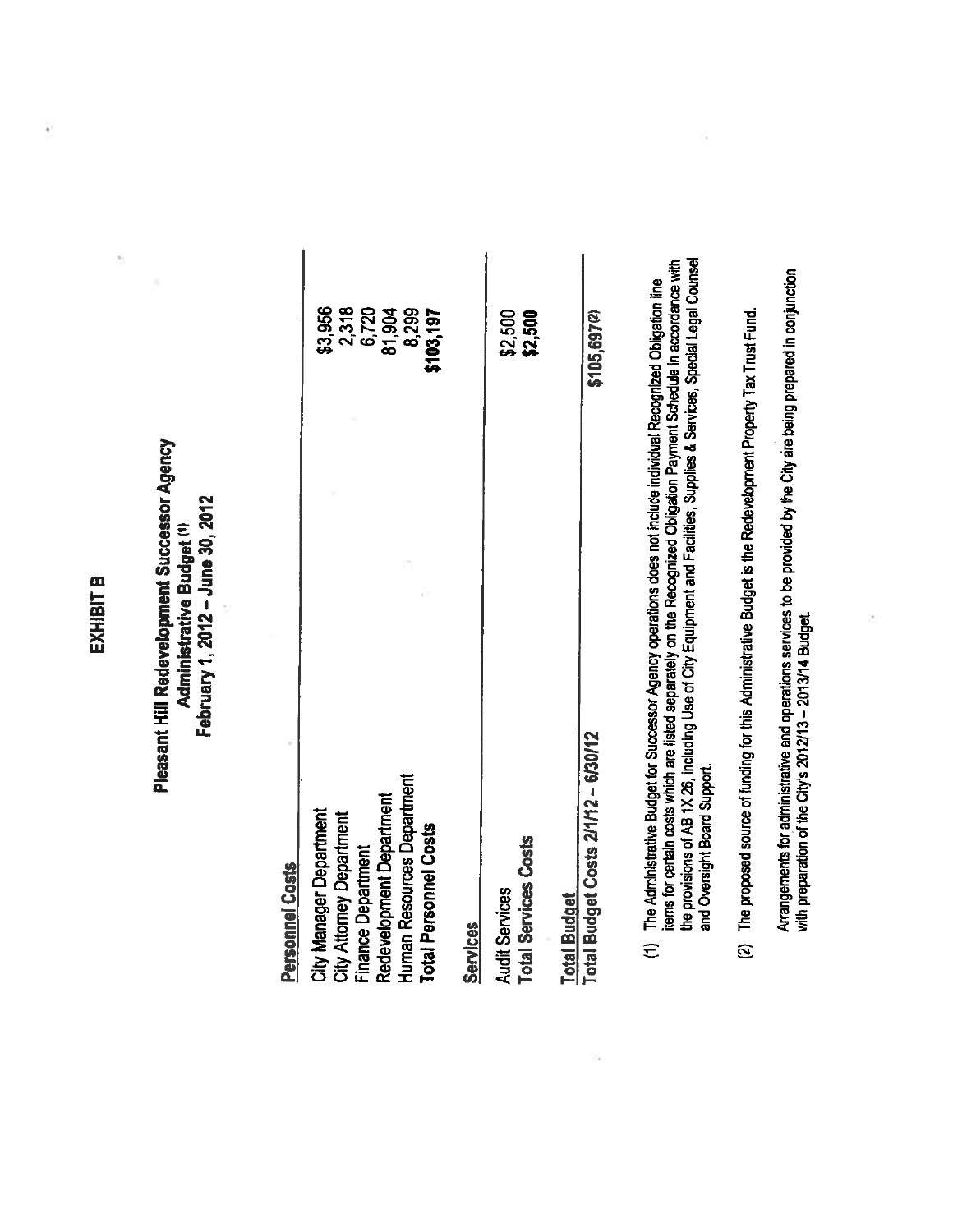|                             | æ                                                                |                                                    |                                                                    |                                         |                                        |                   |              |                  |                                 |                      |                        |                           |                     |
|-----------------------------|------------------------------------------------------------------|----------------------------------------------------|--------------------------------------------------------------------|-----------------------------------------|----------------------------------------|-------------------|--------------|------------------|---------------------------------|----------------------|------------------------|---------------------------|---------------------|
|                             | Name of Redevelopment Agency:                                    |                                                    |                                                                    | шI                                      |                                        |                   |              |                  |                                 |                      |                        |                           |                     |
| $\sim$                      |                                                                  |                                                    | Pleasant Hill Redevelopment Agency                                 |                                         |                                        |                   |              |                  |                                 |                      |                        |                           |                     |
| ø                           | Project Areas:                                                   |                                                    | Pleasant Hill Commons (including Commons, Commons                  | $\overline{A}$                          | Monument Blvd.,                        |                   | and DVC      |                  |                                 |                      |                        | N<br>ð<br>Page 1          | Pages               |
| 4                           |                                                                  |                                                    |                                                                    |                                         |                                        |                   |              | Plaza Subareas)  |                                 | and Schoolyard       |                        |                           |                     |
| ю<br>'ա∦                    |                                                                  |                                                    | <b>IZED OBLIGATION PAYMENT SCHEDULE (July</b><br><b>RECOGN</b>     |                                         |                                        |                   |              |                  |                                 |                      |                        |                           |                     |
|                             |                                                                  |                                                    |                                                                    |                                         |                                        |                   | - December,  | 2012)            |                                 |                      |                        |                           |                     |
| lœ.                         |                                                                  |                                                    |                                                                    |                                         |                                        |                   |              |                  |                                 |                      |                        |                           |                     |
| 이                           |                                                                  |                                                    |                                                                    |                                         |                                        |                   |              |                  |                                 |                      |                        |                           |                     |
| ¦e<br>$\ddot{}$             |                                                                  |                                                    |                                                                    |                                         |                                        |                   |              |                  |                                 |                      |                        |                           |                     |
| 12                          | Project Name / Debt Obligation                                   | Payee                                              | escription                                                         | Total Outstanding<br>Debt or Obligation | Total Due During<br><b>Fiscal Year</b> |                   |              |                  | Payments by month               |                      |                        |                           |                     |
| 쀠                           |                                                                  |                                                    |                                                                    |                                         |                                        | yluL              | August       | <b>September</b> | October                         | November             | December               | Total                     |                     |
| $\overline{\mathbf{A}}$     | PH Downlown CFD#1 Series 2002<br>TARB's Series 2002              | <b>Union Bank</b>                                  | Bonds For Agency Operations                                        | 6,890,615.00                            | 725,328.00                             |                   |              |                  |                                 |                      |                        |                           |                     |
| 쀠                           |                                                                  | <b>US Bank Trust</b>                               | <b>hum infrastructure</b><br><b>Bonds For Downt</b>                | 11,000,022.00                           | 536,588.00                             |                   |              | 362,884.00       |                                 |                      |                        | 362,664.00<br>us'         |                     |
| 9                           | DDA - Loja Real Estate, LLC                                      | Loja Real Estate, LLC                              | Tax Increment Reimbursement                                        | 2,105,820.00                            | 105,243.00                             |                   |              | 268,293.00       |                                 |                      |                        | 268,283.00<br>str.        |                     |
| 는                           | OPA - PH Holdings LP (Friedmans)<br>OPA - PH Holdings LP (Koh's) | PH Holdings LP                                     | Tax Increment Reimburgement                                        | 4,069,990.00                            | 209,254.00                             | 94,164.00         |              |                  |                                 |                      |                        |                           | 0.00                |
| 유                           | DDA - Gallery Walk Project                                       | EH Holdings LP                                     | Tax Increment Reimbursement                                        | 24,417,800.00                           | 729,979.00                             | 328,491.00        |              |                  |                                 |                      |                        | 94,164.00<br>w)           |                     |
| 은                           | Agrmt - Bridge Housing Corp.                                     | Neptune Assest Holdings                            | Tax Increment Reimburgement                                        | 1,264,168.00                            | 284,083.00                             | 127,837.00        |              |                  |                                 |                      |                        | 328,491.00<br>w           |                     |
| g                           | Agrmt - Garden Park Apartments                                   | <b>Bridge Housing Corp.</b><br>GPAC, LLC           | Loan/Grant Pymt for Grayson Creek Apts                             | 4,792,200.00                            | 239,610.00                             |                   |              |                  |                                 |                      |                        | 127,837.00<br>49          |                     |
| $\mathbf{z}$                | Facilities & Equipment Use Costs                                 | City of Pleasant Hill                              | LoanGrant Pymt for Gardent Park Apts.                              | 451,030.00                              | 244,782.00                             |                   |              |                  |                                 |                      |                        |                           | 8.00                |
| Ŋ                           | Design Services                                                  | SZFM Design Studio                                 | Use of City Facilities & Equipment                                 | 633,600.00                              | 19,200.00                              | 1,600.00          | 1,600.00     | 1,600.00         | 1,600.00                        |                      |                        |                           | 0.00                |
| ଅ                           | Project Mgmt Supplies & Services                                 | Various Vendors                                    | <b>Urban Design Services</b>                                       | 191,170.00                              | 76,468.00                              | 6,372.00          | 6,372.00     | 6,372.00         | 6,372.00                        | 1,600.00<br>6,372.00 | 1,800.00               |                           | 9,600.00            |
| 24                          | IM Hsg Loan for 2009-10 SERAF                                    | City of PH LM Heg Fund                             | Supples & Services                                                 | 237,600.00                              | 7,200.00                               | 600.00            | 600.00       | 600.00           | 600.00                          |                      | 6,372.00               | 38,234.00<br>49           |                     |
| 뚸                           | Project Legal Services                                           |                                                    | 19-10 SERAF Loan<br>Repayment for 200                              | 1,527,988.00                            | 381,997.00                             |                   |              |                  |                                 | 600.00               | 600.00                 | $^{40}$                   | 3,600.00            |
| ଞ୍ଜ                         | <b>Financial Advisor</b>                                         | Burke, Williams & Sorersen<br>Keyser Marston Assoc | Legal Services                                                     | 3,204,152.00                            | 75,000.00                              | 5,250.00          | 6,250.00     | 6,250.00         | 6,250.00                        |                      |                        |                           | 0.00                |
| 27                          | Successor Agency Admin Fee                                       |                                                    | <b>Financial Analysis</b>                                          | 25,110.00                               | 12,550.00                              | 2,091.00          | 2,091.00     | 2,091.00         |                                 | 6,250.00             | 6,250.00               | 37,500.00<br>w            |                     |
| 뙩                           | Oversight Board                                                  | City of Pleasent Hill                              | 1X26 Section 34171<br>Admin Fee per AB                             | 8,250,000.00                            | 250,000.00                             | 20,833.00         | 20,833.00    | 20,833.00        | 2,092.00<br>20,833.00           | 2,092.00             | 2,092.00               | <b>SP</b>                 | 12,550.00           |
| 28                          | <b>CRA Dues</b>                                                  | City of Pleasant Hill                              | Expenses to Support Oversight Board                                | 495,000,00                              | 15,000.00                              | 1,250.00          | 1,250.00     | 1,250.00         | 1,250.00                        | 20,833.00            | 20,833.00              | 124,998.00<br>49          |                     |
| 읭                           | Repayment Housing Set-aside                                      | California Redevel. Assoc.                         | <b>Annual Dues</b>                                                 | 88,110.00                               | 2,670.00                               |                   |              |                  |                                 | 1,250.00             | 1,250.00               |                           | 7,500.00            |
| 5                           | County Property Tax Admin Cost                                   | City of PH LM Hsg Fund                             | Repymt of Deferred Hsg Set Aside                                   | 644,448.00                              | 58,597.00                              |                   |              |                  |                                 |                      | 8g                     |                           | 8                   |
| $\overline{3}$              | Litigation Settlement Agreement                                  | East Bay Regional Park<br>Contra Costa County      | Payment for Admin of Co Prop Tax (5)                               | 5,234,546.00                            | 47,454.00                              |                   |              |                  |                                 |                      | $\frac{80}{2}$         |                           | $\frac{8}{2}$       |
| S                           | <b>Litigation Settlement Agreement</b>                           | Mosquito Abatement Diat                            | Littgation Settlement Agreement                                    | 1,459,892.00                            | 30,712.00                              |                   |              |                  |                                 |                      | 8                      |                           | $\frac{8}{9}$       |
| रू                          | Liftgatton Settlement Agreement                                  | PH Rec & Park Dist                                 | Litigation Settlement Agreement                                    | 36,678.00                               | 2,243.00                               |                   |              |                  |                                 |                      | 0.00                   |                           | 0.00                |
| 35                          | Litigation Settlement Agreement                                  | CCC Fire Dist                                      | Litigation Settlement Agreement                                    | 4,162,839.00                            | 81,465.00                              |                   |              |                  |                                 |                      | $\frac{80}{20}$        |                           | $rac{8}{5}$         |
| 옭                           | Migation Settlement Agreement                                    | <b>Flood Cirl/Water Cons Dist</b>                  | Litigation Settlement Agreement<br>Litigation Settlement Agreement | 2,279,839.00                            | 68,150.00                              |                   |              |                  |                                 |                      | 0.00<br>$\frac{8}{10}$ |                           | 8                   |
| 57                          | Litigation Settlement Agreement                                  | County & County Library                            | Litigation Settlement Agreement                                    | 59,275.00                               | 2,919.00                               |                   |              |                  |                                 |                      | $\frac{50}{2}$         |                           | 80                  |
| 晑                           | Litigation Settlement Agreement                                  | Central Sentary Dist                               | Litigation Settlement Agreement                                    | 12,378,754.00                           | $\frac{8}{2}$                          |                   |              |                  |                                 |                      | 0.00                   |                           | Sc<br>$\frac{8}{5}$ |
| 8                           | Utigation Settlement Agreement                                   | Mt. Diablo USD                                     | Litigation Settlement Agreement                                    | 118,238.00                              | 0.00                                   |                   |              |                  |                                 |                      | 0.00                   |                           |                     |
| $\hat{\boldsymbol{\theta}}$ | Litigation Settlement Agreement                                  | <b>Community College Dist</b>                      | Lidgation Settlement Agreement                                     | 1,433,054.00                            | $rac{1}{2}$                            |                   |              |                  |                                 |                      | 0.00                   |                           | 8.00                |
| ÷                           |                                                                  |                                                    |                                                                    | 80,715.00                               | 8,00                                   |                   |              |                  |                                 |                      | 0.00                   |                           | 8<br>0.00           |
| 42                          | Totals                                                           |                                                    |                                                                    | 97,532,653,00<br><b>SO</b>              | 4,206,490.00<br>49                     |                   |              |                  |                                 |                      |                        |                           |                     |
| 4<br>\$                     |                                                                  |                                                    |                                                                    |                                         |                                        | 589.488.00<br>są. | \$ 38,996.00 | \$ 669,953.00    | $38,997.00$ $\frac{1}{5}$<br>49 | W<br>38,997.00       | 38,997.00              | 1,415,428.00<br><b>VD</b> |                     |
| $\frac{1}{4}$               |                                                                  |                                                    |                                                                    |                                         |                                        |                   |              |                  |                                 |                      |                        |                           |                     |
| $\frac{1}{2}$               |                                                                  |                                                    |                                                                    |                                         |                                        |                   |              |                  |                                 |                      |                        |                           |                     |
| 냨                           |                                                                  |                                                    |                                                                    |                                         |                                        |                   |              |                  |                                 |                      |                        |                           |                     |
| 뮈                           |                                                                  |                                                    |                                                                    |                                         |                                        |                   |              |                  |                                 |                      |                        |                           |                     |
| ş                           |                                                                  |                                                    |                                                                    |                                         |                                        |                   |              |                  |                                 |                      |                        |                           |                     |
| $\overline{\mathbf{S}}$     |                                                                  |                                                    |                                                                    |                                         |                                        |                   |              |                  |                                 |                      |                        |                           |                     |
| ្ត្                         |                                                                  |                                                    |                                                                    |                                         |                                        |                   |              |                  |                                 |                      |                        |                           |                     |
| B)                          |                                                                  |                                                    |                                                                    |                                         |                                        |                   |              |                  |                                 |                      |                        |                           |                     |
| S,                          |                                                                  |                                                    |                                                                    |                                         |                                        |                   |              |                  |                                 |                      |                        |                           |                     |
| Ŋ                           |                                                                  |                                                    |                                                                    |                                         |                                        |                   |              |                  |                                 |                      |                        |                           |                     |
| $\mathbf{3}$                |                                                                  |                                                    |                                                                    |                                         |                                        |                   |              |                  |                                 |                      |                        |                           |                     |
| 띖                           |                                                                  |                                                    |                                                                    |                                         |                                        |                   |              |                  |                                 |                      |                        |                           |                     |
| 5                           |                                                                  |                                                    |                                                                    |                                         |                                        |                   |              |                  |                                 |                      |                        |                           |                     |
|                             |                                                                  |                                                    |                                                                    |                                         |                                        |                   |              |                  |                                 |                      |                        |                           |                     |
|                             |                                                                  |                                                    |                                                                    |                                         |                                        |                   |              |                  |                                 |                      |                        |                           |                     |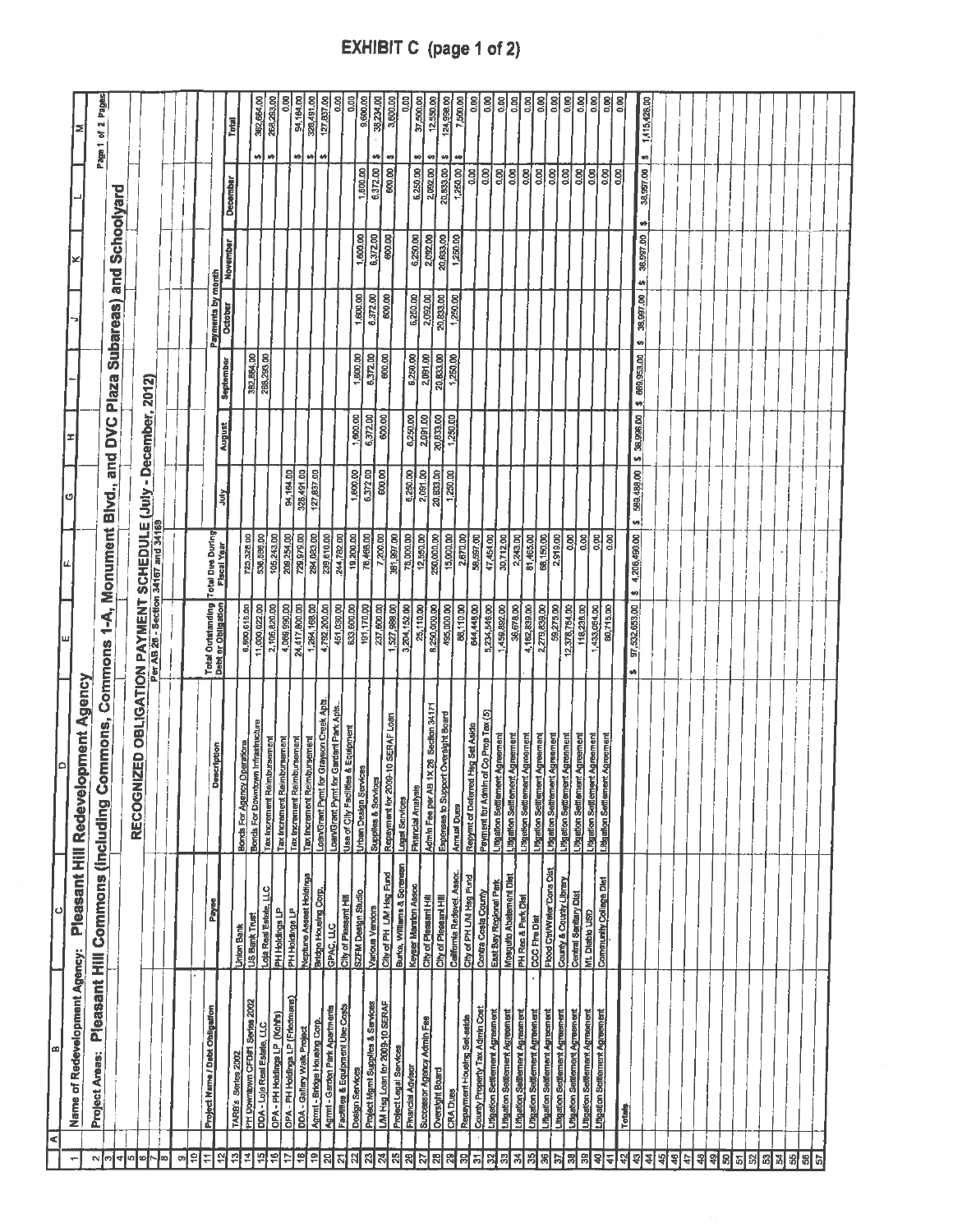|           | Page 2 of 2 pages<br>(July - December, 2012 ROPS)<br>Cell Notes to Page                                                                                                                                                                               |
|-----------|-------------------------------------------------------------------------------------------------------------------------------------------------------------------------------------------------------------------------------------------------------|
| Cell E13: | Previous Ten Year Obligation of \$7,253,279 -- March Payment of \$362,664 = Remaining Obligation of \$6,890,615 + 9.5 Years = \$725,328 Due During                                                                                                    |
| Cell E14: | = Remaining Obligation of \$11,000,022 + 20.5 Years = \$536,586 Due<br>15 - March Payment of \$268,293<br>Previous 21 Year Obligation of \$11,268,3<br>During Fiscal Year.                                                                            |
| Cell E15: | +<br>\$1,776,100<br>Annual Staff Mgmt. Cost \$16,486 x 20 = \$329,720.<br>$$88,805 \times 20 \text{ years} = $1,776,100.$<br>Annual Residual Cash Payment Approx.<br>$$329,720 = $2,105,820$                                                          |
| Cell E16: | Ħ<br>Annual Staff Mgmt. Cost \$9,254 x 20 = \$185,080. \$4,000,000 + \$185,080<br>$= $4,000,000.$<br>\$200,000 Annual Payment x 20 years remaining<br>\$4,185,080 -\$115,090 Payment = \$4,069,990.                                                   |
| Cell E17: | \$5,000,000 Subsidy @10% Annual Discount Rate = Projected Remaining Subsidy of \$24,330,096 over 34 years. Annual Staff Mgmt. Cost \$14,388 x<br>34 = \$489,192. \$24,330,096 + \$489,192 = \$24,819,288 -\$401,488 Payment = \$24,417,800            |
| Cell E18: | $$1,377,374 + $43,040 = $1,420,414 - $156,246$<br>ct Mgmt. Cost \$8,608 Annually x 5 years = \$43,040.<br>\$1,377,374 Remaining Obligation + Proje<br>Payment = \$1,264,168.                                                                          |
| Cell E19: | \$4,700,000 + \$92,200<br>20 Years Remaining = \$4,700,000. Annual Staff Mgmt. Cost = \$4,610 x 20 = \$92,200.<br>\$235,000 Annual Loan/Grant Payment x<br>$= $4,792,200.$                                                                            |
| Cell E20: | Commence<br>$$400,000 + $12,496 + $38,534 = $451,030.$<br>\$400,000 Grant + \$6,248 Annual Staff Mgmt. Cost x 2 Years = \$12,496 + \$38,534 City Fees.<br>FY 2012/13.                                                                                 |
| Cell E21: | $$19,200 \times 33 \text{ years} = $633,600.$<br>Annual Facility & Equipment Usage Fee =                                                                                                                                                              |
| Cell E22: | $$207,066 + $22,338 = $229,404 - $38,234$ Payment<br>+ \$7,446 annual Staff Mgmt. Cost x 3 years = \$22,338.<br>\$207,066 Remaining Contract Obligation<br>$= $191,170$                                                                               |
| Cell E23: | g<br>\$7,200 annual cost x 33 Years = \$237,60                                                                                                                                                                                                        |
| Cell E24: | lousing Fund by June 15, 2016 (5 Years) = \$381,270/Year + Staff Mgmt. Cost \$727/Year = Annual Due<br>\$1,527,988<br>997 Payment =<br>Repay \$1,906,348 SERAF Loan to L/M H<br>\$381,997. Total Due: \$1,909,985 - \$381,                            |
| Cell E25: | 5 months = $$729,152$ .<br>5 months = \$2,506,250 + Annual Staff Mgmt. Cost of \$21,820 x 33 Years,<br>\$75,000 annual Legal Counsel Fee x 33 years, 5 months = \$2,506,250<br>\$2,506,250 + \$729,152 = \$3,235,402 - \$31,250 Payment = \$3,204,152 |
| Cell E26: | $$28,432 + $9,228 = $37,660 - $12,550$ Payment =<br>Annual Staff Mgmt. Cost of \$3,076 x 3 years = \$9,228.<br>\$28,432 Remaining Contract Obligation<br>\$25,110.                                                                                    |
| Cell E27: | $167 - $104,165$ Payment = \$8,250,000.<br>$$250,000 \times 33 \text{ years}, 5 \text{ months} = $8,354,$                                                                                                                                             |
| Cell E28: | $$1,250/m$ cth $\times 33$ years = \$495,000.                                                                                                                                                                                                         |
| Cell E29: | in,<br>Annual Dues of \$2,670 x 33 years = \$88,                                                                                                                                                                                                      |
| Cell E30: | d due to past deferrals of annual set-aside payments. Deferred amount is being paid down at annual rate of<br>\$703,045 currently owed to L/M Hsg. Fun<br>\$58,597                                                                                    |
|           | $\ddot{\phantom{1}}$                                                                                                                                                                                                                                  |

 $\epsilon^2$